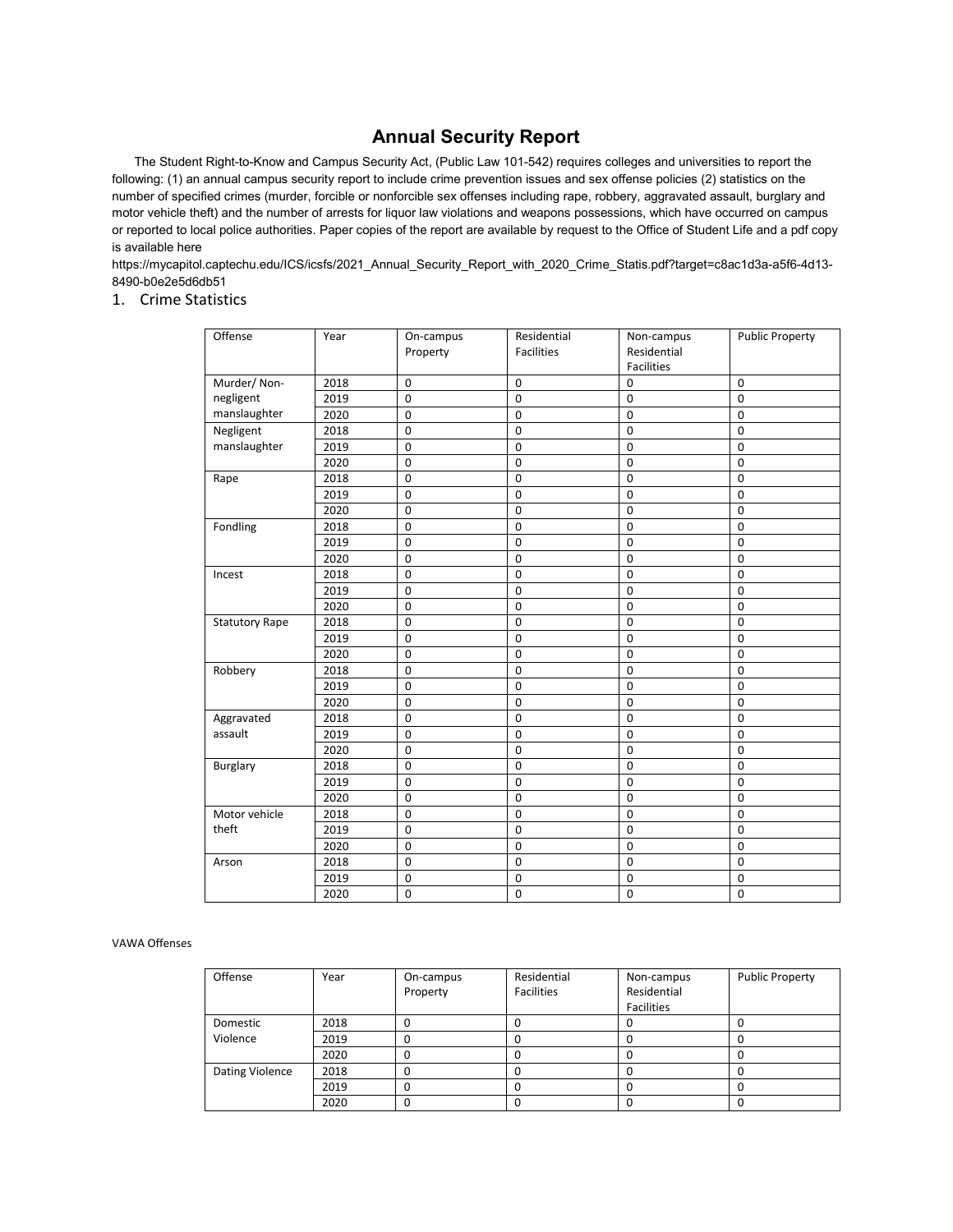| Stalking | 2018 |  |  |
|----------|------|--|--|
|          | 2019 |  |  |
|          | 2020 |  |  |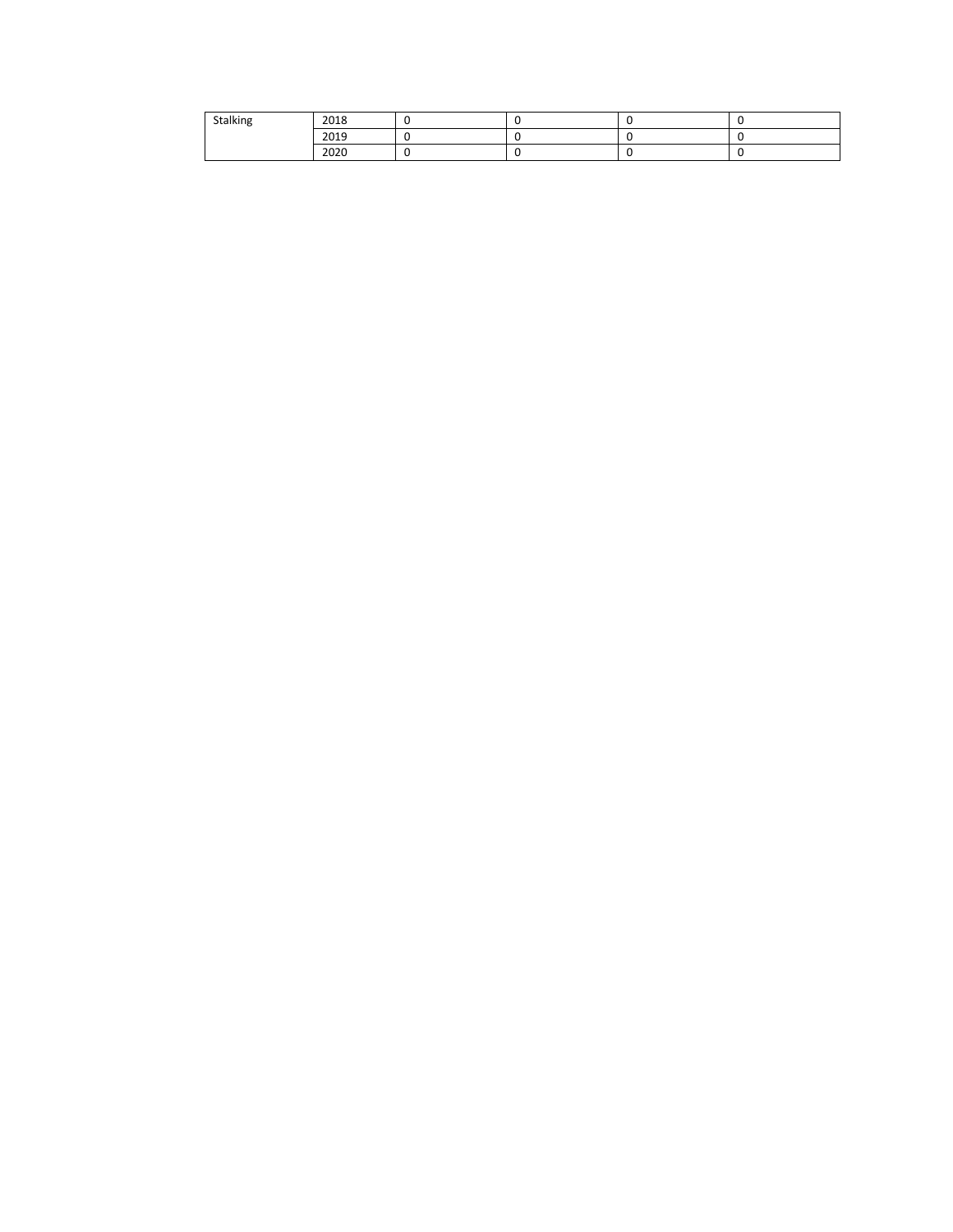Hate Crimes

2018: One on-campus vandalism or destruction of property incident characterized by gender bias.

2019: None

### 2020: None

There were no hate crimes in the Residential Facilities, Non-campus Residential Facilities, or Public Property in 2018, 2019, or 2020.

## Arrest Statistics

| Offense         | Year | On-campus<br>Property | Residential<br><b>Facilities</b> | Non-campus<br>Residential | <b>Public Property</b> |
|-----------------|------|-----------------------|----------------------------------|---------------------------|------------------------|
|                 |      |                       |                                  | <b>Facilities</b>         |                        |
| Illegal weapons | 2018 | 0                     | 0                                | 0                         | 0                      |
| possession      | 2019 | 0                     | 0                                | 0                         | 0                      |
|                 | 2020 | 0                     | O                                | 0                         | 0                      |
| Drug law        | 2018 | $\Omega$              | 0                                | 0                         | 0                      |
| violations      | 2019 | 0                     | O                                | 0                         | 0                      |
|                 | 2020 | 0                     | O                                | 0                         | 0                      |
| Liquor law      | 2015 | 0                     | $\Omega$                         | 0                         | 0                      |
| violations      | 2018 | 0                     | $\Omega$                         | 0                         | 0                      |
|                 | 2019 | 0                     | O                                | 0                         | 0                      |

### Disciplinary Action Statistics

| Offense         | Year | On-campus | Residential       | Non-campus        | <b>Public Property</b> |
|-----------------|------|-----------|-------------------|-------------------|------------------------|
|                 |      | Property  | <b>Facilities</b> | Residential       |                        |
|                 |      |           |                   | <b>Facilities</b> |                        |
| Illegal weapons | 2018 | $\Omega$  |                   |                   | O                      |
| possession      | 2019 | $\Omega$  | ŋ                 | 0                 | O                      |
|                 | 2020 | 0         |                   | 0                 | o                      |
| Drug law        | 2018 | 0         |                   | ი                 | o                      |
| violations      | 2019 | $\Omega$  |                   | ŋ                 | o                      |
|                 | 2020 | 0         |                   | 0                 | 0                      |
| Liquor law      | 2018 | $\Omega$  |                   | O                 | <sup>0</sup>           |
| violations      | 2019 | 0         |                   | O                 | o                      |
|                 | 2020 | 0         |                   | 0                 | o                      |

## Fire Reports

| Name of    | Year | Fires | Injuries | Deaths |
|------------|------|-------|----------|--------|
| Facility   |      |       |          |        |
| Campus     | 2018 | 0     | 0        |        |
| Apartments |      |       |          |        |
|            |      |       |          |        |
|            |      |       |          |        |
|            |      |       |          |        |
|            |      |       |          |        |

| Name of<br>Facility | Year | Fires | Injuries | Deaths |
|---------------------|------|-------|----------|--------|
| Innovators<br>Hall  | 2019 | 0     |          |        |
|                     | 2020 | 0     |          |        |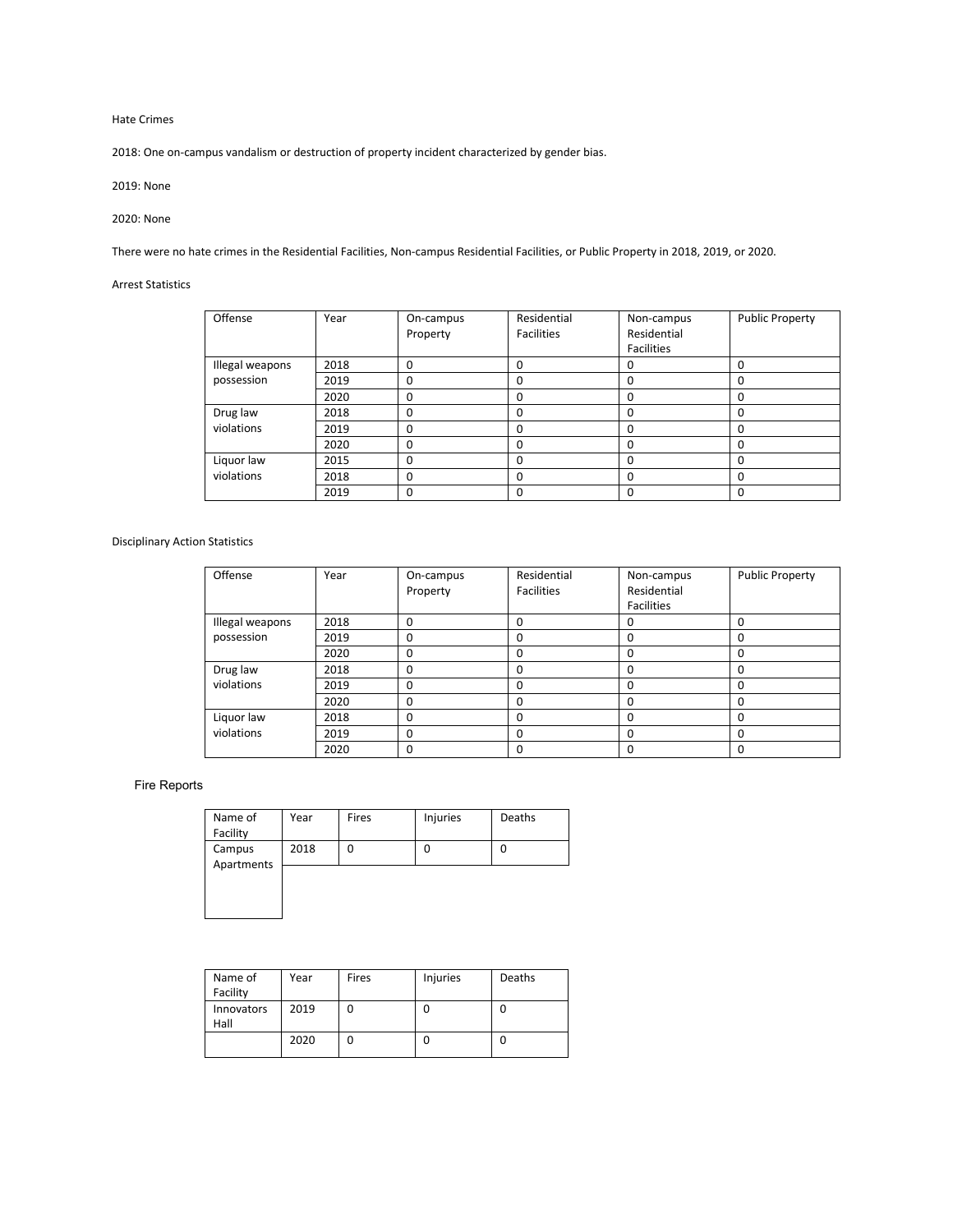# 2. Policies regarding procedures for students and others to report criminal actions or other emergencies occurring on campus.

Emergencies requiring police, fire or medical aid can be reported in person or by dialing 911 from any phone on campus. Telephones located on the campus (private or public) are tied to the 911 emergency system. In order to report a crime or public safety emergency, contact the campus security staff at 301-938-2928 every day of the week. Security patrols the campus and often is posted at the entrance of the campus by in the guard booth. Residential life staff can be reached any time of the university is open at 301-655-2116 for incidents that occur in the residence halls.

In response to a call or report, a security guard or staff member will take the necessary action, which can include calling 911, gathering staff members, or contacting the Prince George's County police or fire department. After any initial emergency or immediate response is concluded, the staff member involved must complete an incident report and provide it to the director of student life. The director of student life can file the report for informational purposes, including inclusion in the annual security report, or can initiate campus conduct proceedings including an investigation based on the report.

For the purpose of providing timely warnings to the campus community, occurrences of murder and non-negligent manslaughter, negligent manslaughter, forcible sex offenses, nonforcible sex offenses, robbery, aggravated assault, burglary, motor vehicle theft, arson and arrests for liquor law violations, drug law violations and illegal weapons possession should be reported to Jason Kilmer, dean of students, [\(deanofstudents@captechu.edu](mailto:deanofstudents@captechu.edu) or 240-965-2497); security; director of student life and residential services, Jaycee Kusko [\(studentlife@captechu.edu](mailto:studentlife@captechu.edu) or 240-965-2491) and the assistant director of residential services, Alexis Daniels [\(residencelife@captechu.edu](mailto:residencelife@captechu.edu) 240-965-2488).

The Office of Student Life is responsible for the timely warning of the campus community of occurrences of murder and nonnegligent manslaughter, negligent manslaughter, forcible sex offenses, nonforcible sex offenses, robbery, aggravated assault, burglary, motor vehicle theft, arson and arrests for liquor law violations, drug law violations and illegal weapons possession. In the event that such an offense is alleged to have occurred on campus, the vice president of student engagement or her designee will use the campus email system, campus mail system and fliers to notify campus of the alleged occurrence. If there is reason to believe there is an ongoing and immediate threat to the campus community the text notification system, Business Notifier, will be used to notify registered users.

The dean of students is responsible for the compilation of the annual security report. The dean of students maintains a log tracking the number of reported occurrences of murder and non-negligent manslaughter, negligent manslaughter, forcible sex offenses, nonforcible sex offenses, robbery, aggravated assault, burglary, motor vehicle theft, arson and arrests for liquor law violations, drug law violations and illegal weapons possession. The vice president of student engagement also monitors public information about crime within 5 miles of campus to provide statistics based on reports made to the local police and arrests made on campus. The final report is reviewed and revised by the executive council and distributed to the campus community.

A report of a criminal offense should be made to at least one of the following: vice president of student engagement; security; and the director of student life and residential services; assistant director of residential services; director of human resources.

Victims or witnesses may make a confidential report of a crime for inclusion in the annual disclosure of crime statistics by submitting a Confidential Crime Report Form. This form is available on the Student Life tab of MyCapitol and hardcopies are available in the Office of Student Life and outside of the Office of Registration and Records. The university will investigate all reports of crimes which occurred on campus or in university controlled locations. However, no effort will be made to determine the identity of any individual who made the confidential report. Without identifying information from the victim or witness the investigation is expected to be substantially impeded.

## 3. Policies concerning the security of and access to campus facilities, including campus residences, and security considerations used in the maintenance of campus facilities.

Capitol is a very open campus that provides easy access to and from its buildings. Most buildings are open to members of the campus community during normal operating hours, 7:30 a.m. to 10:30 p.m., Monday through Thursday. On Friday and Saturday, buildings are open for classes from 9 a.m. to 5 p.m.

Capitol's campus residence, Innovators' Hall is secured 24 hours a day. All residents are issued an electronic key which provides access to the building and their personal apartment. The electronic key systems logs which key is used at entry to the building and entry to the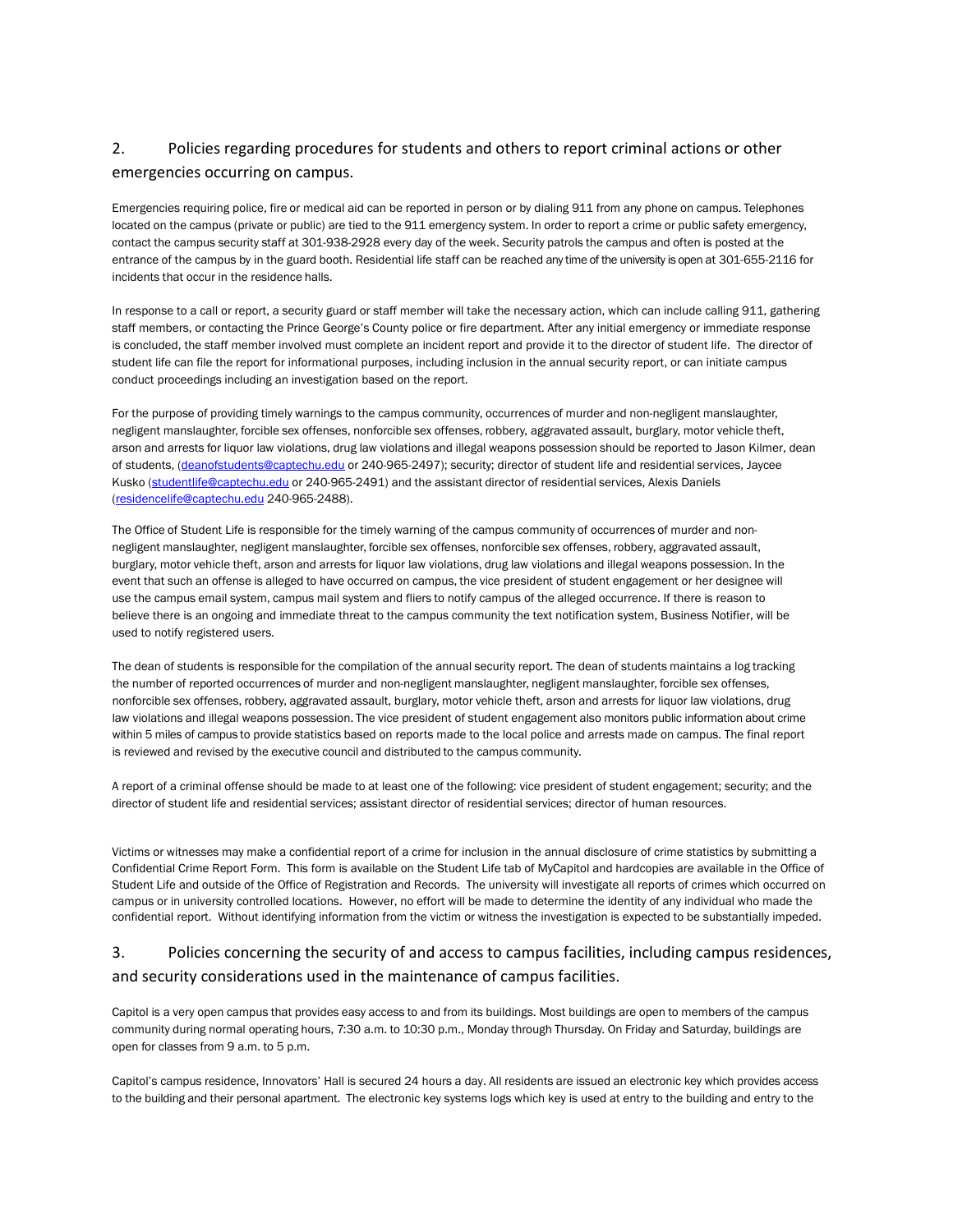apartment units. Common areas of the residence hall (lounges, laundry rooms, hallways, stairwells, entry ways, etc…) are monitored by video cameras which record up to 30 days of activity. The building has 50 apartments, which open to common hallways. Apartment unit doors remain locked at all times, residents must use an electronic key to enter the apartment and guests must be admitted by a resident or an individual in the apartment. Residents are also issued a key to their room. Students are advised not to give their keys to other individuals and the improper use of keys is a violation of campus policy. It is against university policy to leave guests unattended in the residence hall, and all overnight guests must sign in with the resident assistant on duty.

Capitol maintains a strong commitment to the safety and security of its campus. The campus is designed to promote safety and reduce criminal opportunity. Every effort is made to ensure that campus buildings, facilities and grounds are well maintained and safe. By maintaining adequate exterior lighting in parking lots and on pedestrian walkways, the college strives to enhance the safety of its campus.

Campus safety is greatly enhanced by the services of the Capitol Physical Plant Department, which regularly surveys facilities and submits recommendations concerning security deficiencies such as defective locks on doors, open windows and lighting malfunctions. Members of the campus community are encouraged to report any deficiencies in lighting to the Physical Plant Department.

An unarmed security officer is on duty at the campus 24 hours a day, providing escort services at the request of students. This officer secures the main building at 11 p.m. checking all rooms and offices and locking all inside and outside doors. The security officer then patrols the campus on foot and continues these patrols once every half hour. The phone number for security is posted in each classroom and apartment. The phone number for the residence life staff is posted in each apartment.

## 4. Policies concerning campus law enforcement

Because of the size of the student body (about 700), the small number of administrators, faculty and staff (55), the relatively isolated campus site and a virtually crime-free history, there has been no need for a full-security force at Capitol. The university is sensitive to the safety needs of its students and employees and has worked with the county police to institute security policies that are best suited to this institution.

Capitol employs a security firm to patrol the campus. These individuals enforce Capitol's policies regarding student conduct on campus and ensure that the academic buildings are locked and secure at the end of the day. In addition, the resident assistants receive comprehensive training as part of the conditions of their employment. One module of this training includes dealing with crisis and the appropriate method for reporting safety and security violations. The professional staff from the office of student life is on call to the resident assistants should they need assistance in assessing any situation. Capitol does not employ anyone with the authority to arrest individuals participating in criminal action. Capitol's security officers, resident assistants, director of student life and residential services, assistant director of residential services or vice president of student engagement report any crimes committed against the university and encourage students to report any crimes committed against an individual to the Prince George's County Police Department. There are currently no memorandum of understandings between the university and local law enforcement regarding the investigation of crimes. Capitol will pursue crimes as violations of the Code of Community Standards and will encourage students to report crimes to local law enforcement.

Capitol does not provide pastoral or professional counseling; therefore, there are no policies in place directing such individuals to advise students of the procedures to voluntary and confidentially report crimes.

# 5. A description of the type and frequency of programs designed to inform students and employees about campus security procedures and practices and to encourage students and employees to be responsible for their own security and the security of others.

Capitol provides personal safety training, as well as, training related to responding to significant life threatening events which may occur on campus to students during Orientation each Fall.

## 6. A description of programs designed to inform students and employees about the prevention of crimes.

Each year during the residence hall meeting, resident assistants encourage residents to lock their doors at all times. The residence life staff discusses the potential loss of property and issues of personal safety, which can be prevented by simply locking all doors at all times and limiting key usage to those individuals who live in the apartment or room. Each year the residence life staff uses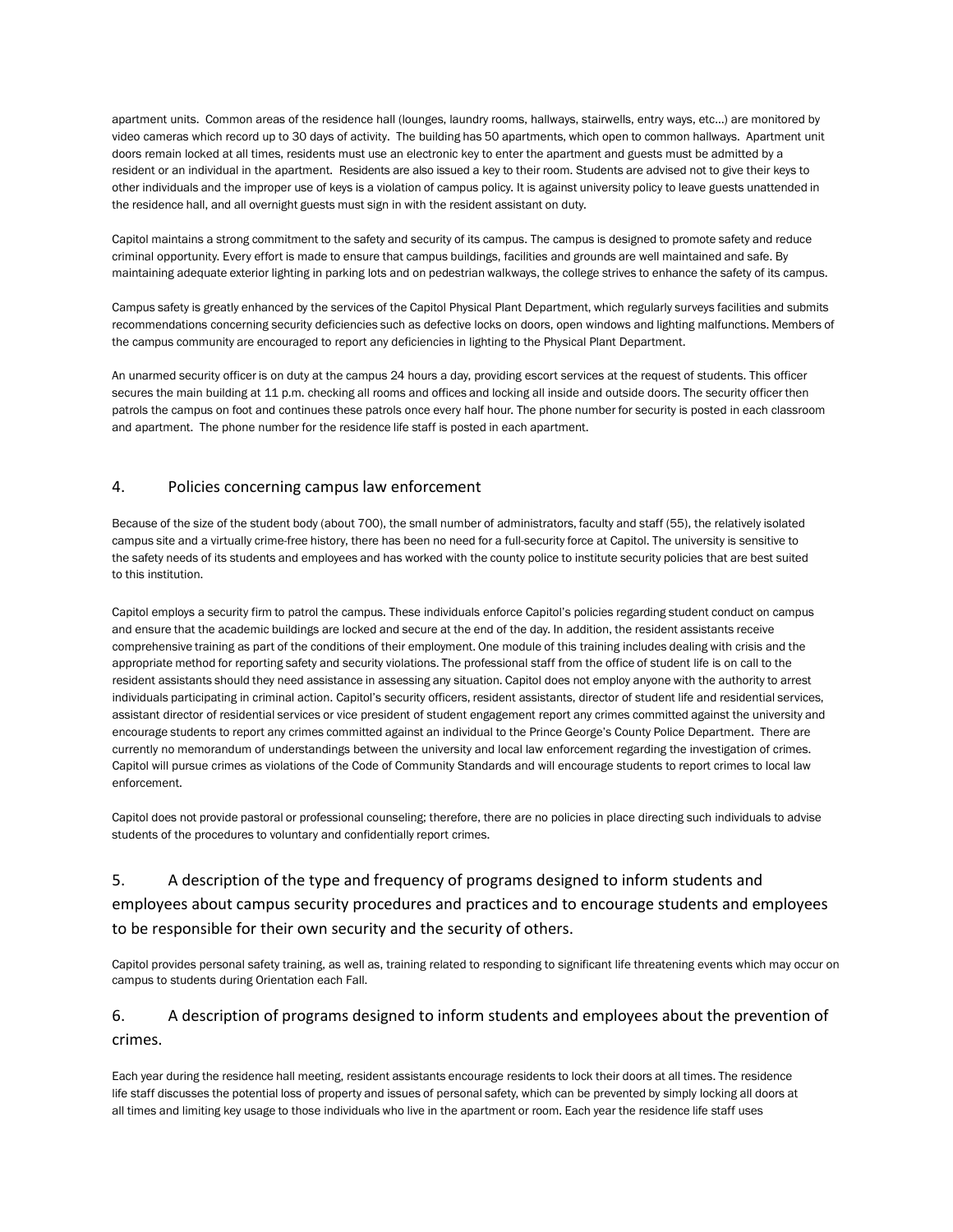passive programming such as fliers and random checks to reinforce the importance of locking doors. Additionally, each year during time periods that traditionally coincide with higher incidents of crime, memos and email are used to remind students, faculty and staff to be aware of the potential for crime and how to take responsibility for their own safety and security. Finally, during orientation and student leader training workshops on bystander intervention are presented to increase student confidence for intervening prior to the occurrence of crimes or conflict.

7. A statement of policy concerning the monitoring and recording through local police agencies of criminal activity by students at noncampus locations of student organizations officially recognized by the institution, including student organizations with noncampus housing facilities.

There are no officially recognized student organizations at off-campus locations.

## 8. A statement of policy regarding the possession, use, and sale of illegal drugs and enforcement of Federal and State drug laws.

The student conduct code of Capitol considers any violation of state liquor laws to be a violation of campus policy. Capitol's policy reads: Alcohol

- a. Maryland law provides that a person commits an offense if he or she being less than 21 years of age, attempts to purchase, purchases, consumes or possesses any alcoholic beverages;
- b. It is unlawful for any person to sell, furnish or give any liquor or permit any liquor to be sold, furnished or given to anyone under 21 years of age;
- c. The consumption of alcoholic beverages in public places, including hallways and common areas or buildings on university grounds without authorization;
- d. Beer kegs, beer balls, any similar type of common source and their equivalent in volume of beer or alcohol content are not permitted in the residence halls or on campus without authorization;
- e. The use or possession of grain alcohol is prohibited;

### Illegal/Addictive Drugs

- a. Capitol enforces drug policies which are consistent with state and federal statutes.
- b. The use, possession, manufacturing, sale or distribution of any illegal or controlled substance is prohibited.
- c. The use and possession of drug paraphernalia, including but not limited to blow tubes, rolling paper, pipes, etc., and items which promote the use of drugs is also prohibited.

All reported violations of campus policy are referred to the director of student life and residential services for conduct proceedings.

# 9. A description of any drug or alcohol-abuse education programs, as required under 120 (a) through (d) of the HEA, otherwise known as the Drug-Free Schools and Communities act of 1989

Capitol provides each employee and student with information regarding drug and alcohol abuse. This information includes the annual distribution of a document that states the college's drug and alcohol policy as stated above, a description of legal sanctions for the unlawful possession or distribution of illicit drugs and alcohol, a description of health risks associated with drug and alcohol abuse, a description of counseling and treatment options. In addition, the following statement is included: "Capitol has standards of conduct that clearly prohibit the unlawful possession, use, or distribution of drugs and alcohol by students and employees on college property or as any part of the college's activities, and will impose sanctions for violations of such, up to and including expulsion or termination of employment and referral for prosecution."

All incoming campus students are required to participate in an opioid awareness and addiction prevention program. This program is provided in person during orientation. All incoming distance learners are provided with information regarding opioid awareness and addiction prevention.

## 10. A statement of policy regarding disclosure of results of disciplinary proceedings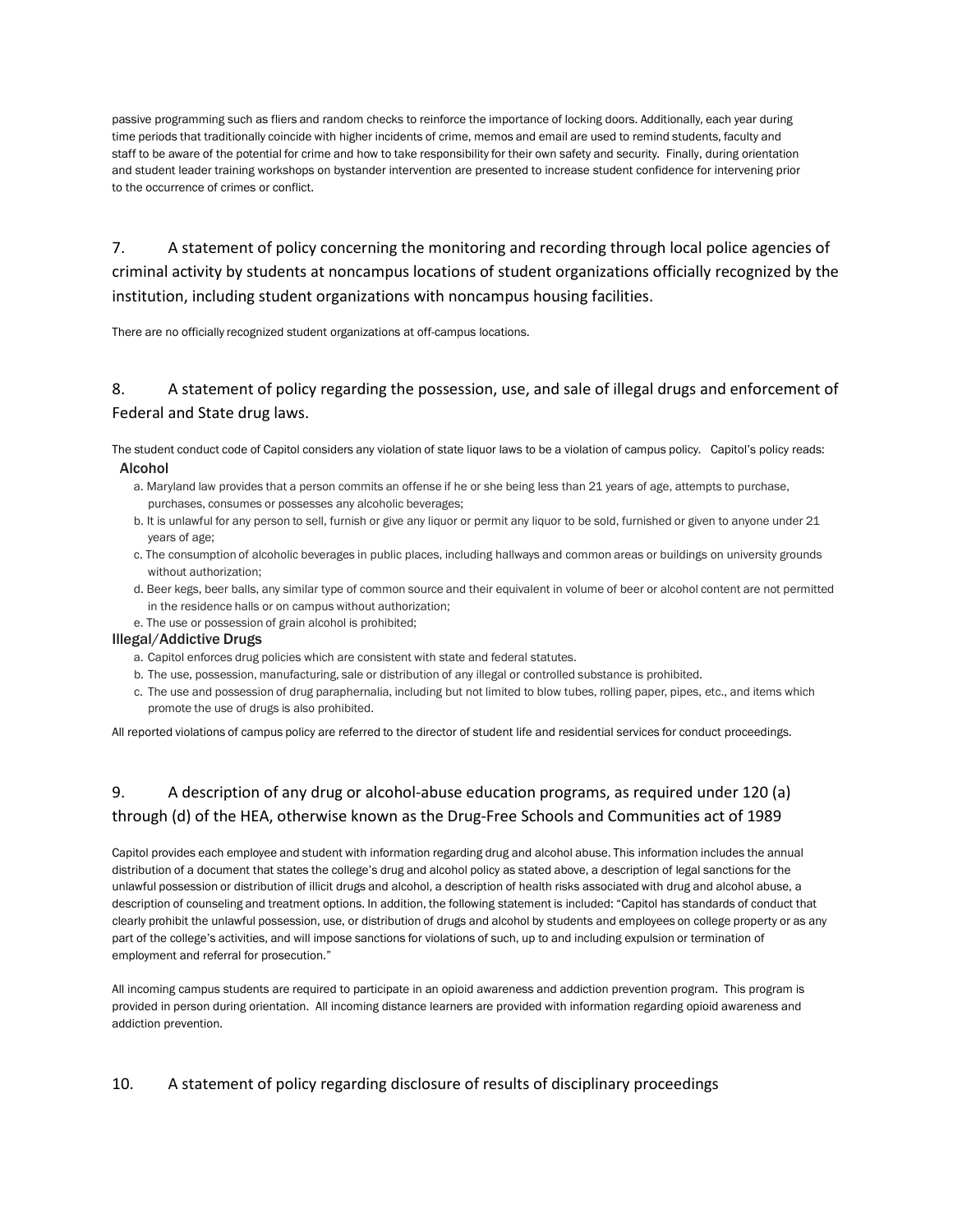The alleged victim of a crime of violence or a non-forcible sex offense or the alleged victim's surviving family may submit a written request for the disclosure of the results of any disciplinary proceeding related to the alleged crime or offense conducted by the University against a student who is the alleged perpetrator of such crime or offense.

In cases of domestic violence, dating violence, sexual assault or stalking the alleged violation(s) will be classified as a Community Standards Matter including Victimization. The conduct facilitator will notify both the respondent and complainant in writing of the panel's decision and the sanctions when matters are classified as a Community Standards Matter including Victimization. No written request for results will be necessary.

Disciplinary proceedings which do not meet either of the above policies will result in the disclosure of the results to the respondent and members of the faculty and staff who need to know the results in order to complete their duties.

### 11. A statement of policy regarding emergency response and evacuation procedures

An emergency is an incident or situation that threatens the loss of life or injury; the loss or destruction of property; and the disruption of normal operations. This can include man made or natural disasters. Emergency incidents are evaluated by the Emergency Response Team and classified according to their severity and potential impact. During life threatening emergencies the Emergency Response Team will work with local law enforcement to address the situation and mitigate risk.

An evacuation is defined as the emptying of an occupied areas and the transference of its occupants to a safe location. An evacuation is implemented under conditions when it is no longer safe for students, employees and visitors to remain in a building or a specific areas in a building. This situations requires occupants to move out and away from a building to a designated building are of refuge, or out and away from a specific areas within a building. An evacuation is commonly used when there is a suspected fire, hazardous material spill in a building. Evacuation procedures may also be used if the decision is made to evacuate after a Bomb Threat has been made.

Evacuation Procedures

- a. If fire or smoke is detected in the building, the nearest fire alarm should be pulled and 911 called.
- b. When the fire alarm sounds all occupants will follow the evacuation route, leave the building immediately and proceed to the pre-determined assembly area as outlined. After leaving the building, no one will be allowed to reenter until given permission by a member of the Emergency Team or the Fire Department.
- c. Elevators will not be used during an evacuation. Disabled persons requiring assistance will be taken to the fire exit stairwell and remain on the landing. Fire Department officials will be notified and will assist with the evacuation of these individuals.
- d. If smoke is encountered during an evacuation, stay low and crawl, if necessary.
- e. Predetermined Assembly Areas

| <b>Building</b>           | Assembly Area                   |
|---------------------------|---------------------------------|
| MCI Hall                  | Center of Field                 |
| Telecom Hall              | Center of Field                 |
| Avrum Gudelsky Auditorium | Center of Field                 |
| McGowan Academic Center   | Parking lot in Rear of Building |
| MA-Com Hall               | Center of Field                 |
| Innovators' Hall          | Center of Field                 |
|                           |                                 |

In cases where campus operations will be disrupted for an extended period of time or the loss of utility service exacerbates the risk of injury the entire campus may be evacuated. Students who are able to will be encouraged to join their family's emergency plan and students who are unable to will evacuate campus to a designated location with a staff member.

Shelter-In-Place means to seek immediate shelter and remain there during an emergency rather than evacuate the areas. Shelter in place is only used when evacuation is not safe. Shelter-In-Place will be communicated by text message via Business Notifier and through other means of communication.

#### Predetermined Assembly Areas

| <b>Building</b>           | Assembly Area                           |
|---------------------------|-----------------------------------------|
| <b>MCI Hall</b>           | 1 <sup>st</sup> Floor Hallway           |
| Telecom Hall              | 1 <sup>st</sup> Floor Hallway           |
| Avrum Gudelsky Auditorium | Lower Level of Auditorium               |
| McGowan Academic Center   | 1 <sup>st</sup> Floor Rear Hallway      |
| MA-Com Hall               | MCI Hall, 1 <sup>st</sup> Floor Hallway |
| Innovators' Hall          | 1 <sup>st</sup> Floor Hallway           |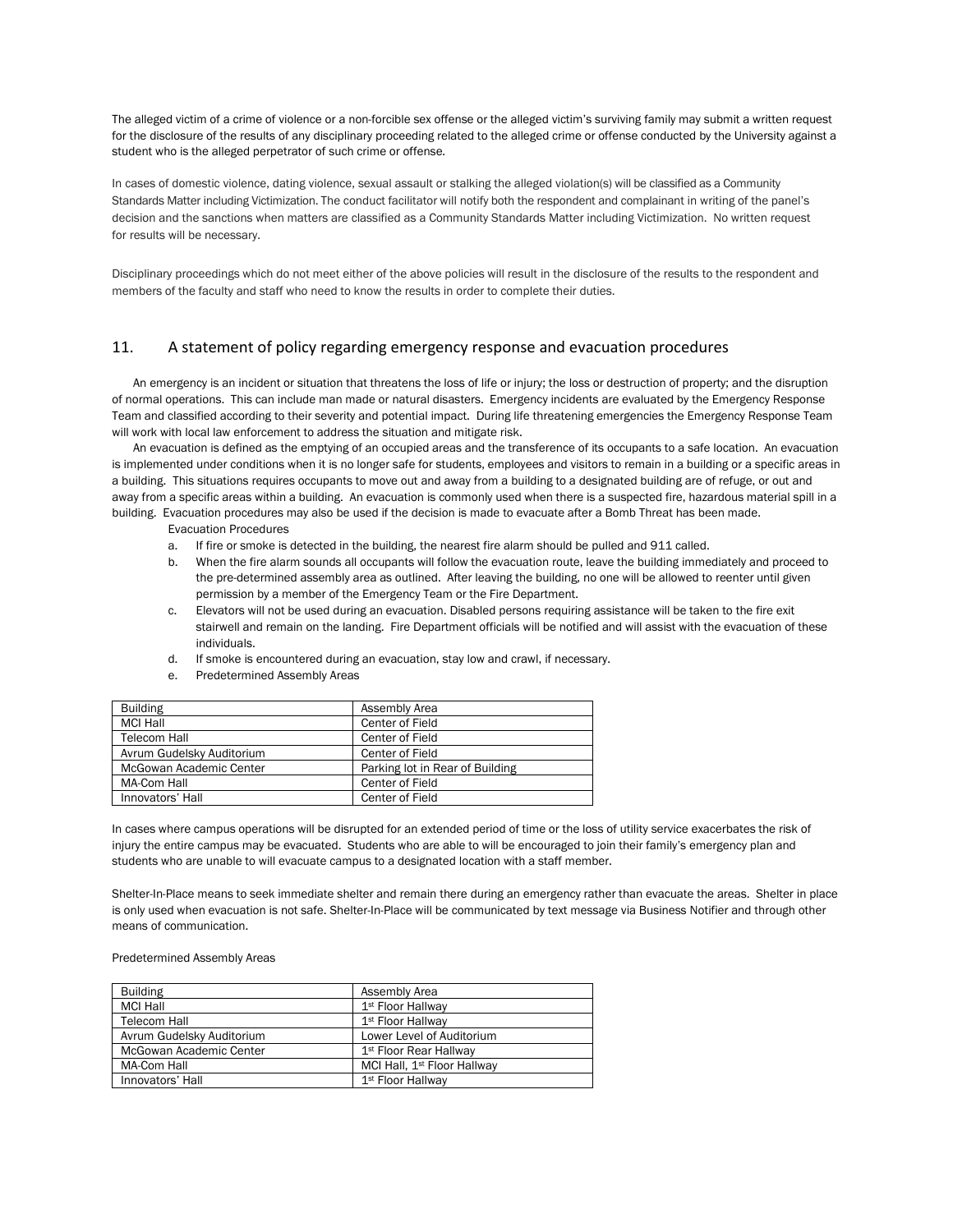A lockdown is defined as an emergency course of action taken by officials to contain a problem or incident. A lockdown will may be implemented in the face of a hazardous or life threatening situations. A lockdown will be communicated by text message via Business Notifier and through other means of communication. When a lockdown is declared, everyone is to seek shelter in the nearest room unless they are immediately adjacent to the dangerous situation and take the following actions:

- Close, lock and/or barricade all doors.
- Shut windows and close blinds.
- Stay low on the floor behind a desk.

The building or campus will have restricted access unit the All Clear is given.

The Emergency Response Team will coordinate recovery following an emergency and will use email, the university web site, and social media to communicate with constituents.

## 12. A statement of policies, procedures, and program: Dating Violence, Domestic Violence, Sexual Assault, and Stalking

#### Educational Programs

Capitol uses passive programs to support campus awareness in the form of flyers, posters and public service announcements to draw attention to the issues of dating violence, domestic violence, sexual assault and stalking. Additionally Capitol requests all students complete an online primary prevention training course which addresses the issues of dating violence, domestic violence, sexual assault and stalking. All incoming campus students participate in a primary prevention program focused on bystander intervention during orientation. All employees complete online primary prevention training.

Capitol Technology University Community Standards Policies relevant to dating violence, domestic violence, sexual assault and staling are as follows:

#### The University prohibits -

Hazing/Bodily Harm

- a. Intentionally inflicting bodily harm upon any person; this is not limited to but expressly includes dating violence\* and domestic violence\*.
- b. Taking any action for the purpose of inflicting bodily harm; this is not limited to but expressly includes dating violence and domestic violence.
- c. Taking any reckless, but not accidental, action that could result in bodily harm to any person;
- \*dating violence: violence committed by a person who is or has been in a social relationship of a romantic or intimate nature with the victim.
- \*domestic violence: violence committed by a family or household member; a current or former spouse or intimate partner; a person with whom the victim shares a child; a person who is cohabiting with or has cohabitated with the victim as a spouse or intimate partner.

Hazing/Mental Harm

a) intentionally inflicting mental harm upon any person; this is not limited to but expressly includes dating violence\* and domestic violence\*.

b. Taking any action for the purpose of inflicting mental harm; this is not limited to but expressly includes dating violence and domestic violence.

- c. Taking any reckless, but not accidental, action which demeans, degrades or disgraces any person.
- \* dating violence and domestic violence: see the definition under 6. Hazing/Bodily Harm.

Harassment

a. Harassment is verbal or physical conduct that is a threat to the well-being of a person or group. Such conduct includes: verbal or written communication, communicated directly or through contact by telephone, computer or third party; invasion of privacy; or actions which restrict the freedom or movement of

another person or endanger the health and safety of another person. Harassment includes conduct directed at individuals, as well as, conduct which is based on race, color, sex/gender, disability, religion, national or ethnic origin.

b. Retaliatory Harassment is adverse action, such as those stated above,

taken against a person because of the person's participation in a grievance, complaint or investigation. Such behavior may include but is not limited to retaliation against a grievant, victim or witness involved in an investigation of discrimination or sexual misconduct; retaliation against grievant, victim or witness by a respondent or the respondent's friends or others who are sympathetic to the accused; includes retaliation directed toward a third party because of his or her participation in the conduct or grievance process or for supporting a grievant, victim or witness.

c. Stalking is engaging in a course of conduct (two or more acts) directed at a specific person that would cause a reasonable person to fear for the person's safety or the safety of others, or to suffer substantial emotional distress.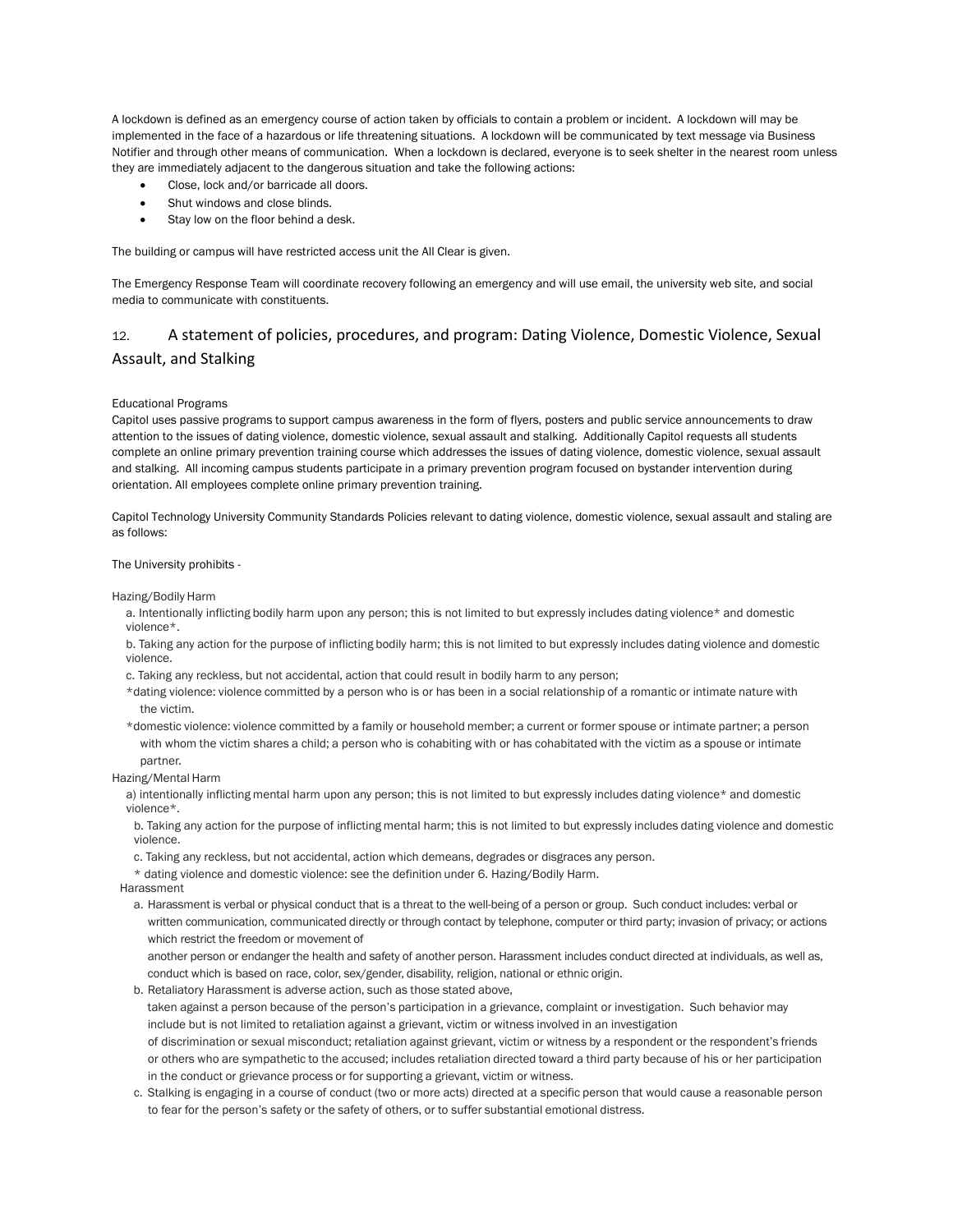#### Destruction of Property

- a. Intentionally or recklessly, but not accidentally damaging, destroying, defacing or tampering with university property or the property of another are all prohibited, as is the attempt or conspiracy to damage, destroy, etc; this is not limited to but expressly includes dating violence and domestic violence.
- \* dating violence and domestic violence: see the definition under 6. Hazing/Bodily Harm.

#### Sexual Misconduct

- a. Harassment including unwelcome verbal or physical conduct that is gender- based or of a sexual nature
- b. Sexual Exploitation, which is when a person takes non-consensual or abusive sexual advantage of another for his/her own advantage or benefit, or to benefit or advantage anyone other than the one being exploited, or to the detriment of the exploited individual. Exploitation includes; invasion of sexual privacy; non- consensual video of breasts, buttock, groin, genitals, or audiotaping of sexual activity; exposing one's genitals in non-consensual circumstances or inducing another to expose their genitals.

#### Sexual Assault

- a. Non-consensual sexual contact which is any intentional sexual touching, however slight, with any object or body part by one person upon another person that is without consent and/or by force. Sexual contact includes contact with breasts, buttock, groin, genitals, mouth or other orifice and includes making another touch you or themselves with or on any of these body parts. This is not limited to but expressly includes dating violence\* and domestic violence\*.
- b. Non-consensual sexual intercourse which is any sexual intercourse, however slight, with any object by one person upon another person that is without consent and/or by force. Sexual intercourse includes: vaginal penetration by a penis, object, tongue, or finger, and mouth to genital contact, no matter how slight the penetration or contact. This is not limited to but expressly includes dating violence\* and domestic violence.\*
- \*consent is informed or knowing, voluntary or freely given, active, clear words or actions, indicating permission to engage in mutually agreed on activity (in the above context, this is sexual activity).
- \*dating violence and domestic violence: see definitions under 6. Hazing/Bodily Harm.

#### Capitol Technology University has an Amnesty Policy

- a. Victims of assault, violence, domestic or dating violence, or sexual assault will not be charged with violations of the university's alcohol or drug policies related to possible violations which coincided with the events leading up to, the incidence of, or events closely following the assault, violence, domestic or dating violence or sexual assault or which are revealed during the reporting or investigation of assault, violence, domestic or dating violence, or sexual assault.
- b. Witnesses of assault, violence, domestic or dating violence, or sexual assault will not be charged with violations of the university's alcohol or drug policies related to possible violations which coincided events leading up to, the incidence of, or events closely following the assault, violence, domestic or dating violence or sexual assault.
- c. Alleged perpetrators of assault, violence, domestic or dating violence, or sexual assault will not be charged with violations of the university's alcohol or drug policies related to possible violations which coincided events leading up to, the incidence of, or events closely following the assault, violence, domestic or dating violence or sexual assault.
- d. Students who report a suspected medical emergency will not be charged with violations of the university's alcohol or drug policies related to possible violations which coincided events leading up to, the incidence of, or events closely following the potential medical emergency.
- e. Students meeting the criteria above may be treated as having a serious but not life threatening health concern. The student will be required to seek evaluation and the university will ensure that the student does not suffer financial hardship as a result.

#### Dating Violence Definition

Maryland does not define "dating violence" separately, but includes it in the offense of domestic violence.

#### Domestic Violence Maryland Definition

The term "domestic violence" includes but is not limited to abuse occurring between: current or former spouses or cohabitants; persons who have a child in common; persons related to the respondent by blood, marriage, or adoption; or persons currently or formerly involved in a dating relationship; where "abuse" means any of the following acts: an act that causes serious bodily harm; an act that places a person eligible for relief in fear of imminent serious bodily harm; assault in any degree; rape or sexual offense or attempted rape or sexual offense in any degree; false imprisonment; or stalking.

#### Stalking Maryland Definition

The term "stalking" means a malicious course of conduct that includes approaching or pursuing another where the person intends to place or knows or reasonably should have known the conduct would place another in reasonable fear: of serious bodily injury; of an assault in any degree; of rape or sexual offense or attempted rape or sexual offense in any degree; of false imprisonment; of death; or that a third person likely will suffer any of these acts.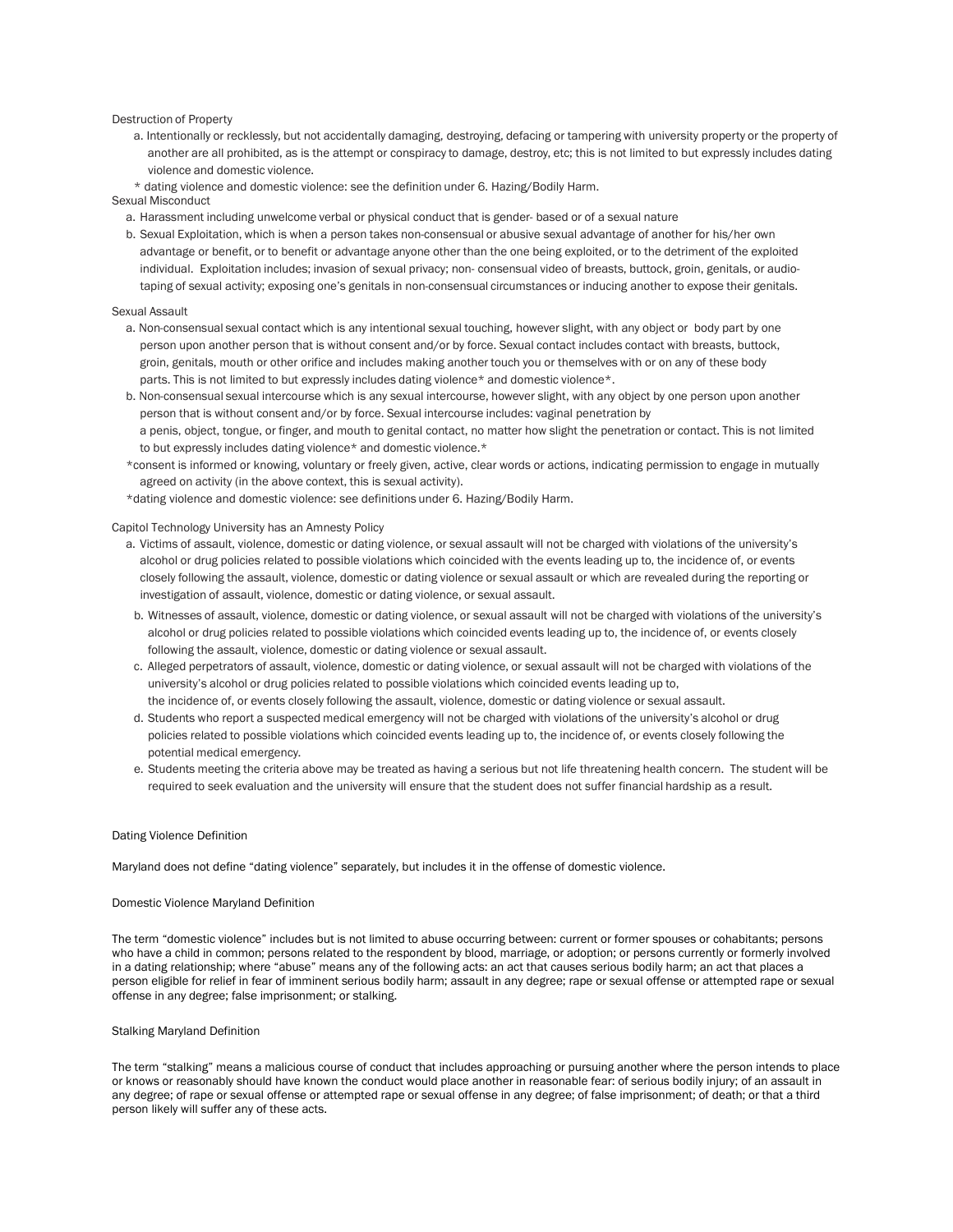#### Sexual Offenses

#### Maryland Definition

Consent

Maryland does not have a separate criminal statute for "consent."

#### Sexual Assault

Sexual assault means rape or a sexual offense in any degree that is specified in § 3-303 through 3-312, § 3-314, or § 3-315 of the Maryland Code, Criminal Law Article. In summary, rape and sexual offenses in the first, second and third degrees are as follows (other degrees are not summarized here; please visit the Maryland Code, Criminal Law Article, § 3-303 through 3-312, § 3-314, or § 3-315 to review these (http://www.mgaleg.maryland.gov/webmga/frmStatutes.aspx?pid=statpage&tab=subject5)):

Rape and Sexual Offense and Attempted Rape and Sexual Offense in the First Degree

A person may not engage in or attempt vaginal intercourse or a sexual act with another by force, or the threat of force, without the consent of the other; and

- employ or display a dangerous weapon, or a physical object that the victim reasonably believes is a dangerous weapon;
- suffocate, strangle, disfigure, or inflict serious physical injury on the victim or another in the course of committing the crime;
- threaten, or places the victim in fear, that the victim, or an individual known to the victim, imminently will be subject to death,
- suffocation, strangulation, disfigurement, serious physical injury, or kidnapping;
- commit the crime while aided and abetted by another; or
- commit the crime in connection with a burglary in the first, second, or third degree.

Rape and Sexual Offense and Attempted Rape and Sexual Offense in the Second Degree

- A person may not engage in or attempt vaginal intercourse or a sexual act with another:
- by force, or the threat of force, without the consent of the other;

• if the victim is a mentally defective individual, a mentally incapacitated individual, or a physically helpless individual, and the person performing the act knows or reasonably should know that the victim is a mentally defective individual, a mentally incapacitated individual, or a physically helpless individual; or

• if the victim is under the age of 14 years, and the person performing the act is at least 4 years older than the victim, or if a person is 18 years of age or older and the victim is a child under the age of 13 years.

#### Sexual Offense in the Third Degree

A person may not:

- engage in sexual contact with another without the consent of the other; and, do one of the following:
- employ or display a dangerous weapon, or a physical object that the victim reasonably believes is a dangerous weapon;
- suffocate, strangle, disfigure, or inflict serious physical injury on the victim or another in the course of committing the crime;
- threaten, or place the victim in fear, that the victim, or an individual known to the victim, imminently will be subject to death, suffocation, strangulation, disfigurement, serious physical injury, or kidnapping; or

– commit the crime while aided and abetted by another;

• engage in sexual contact with another if the victim is a mentally defective individual, a mentally incapacitated individual, or a physically helpless individual, and the person performing the act knows or reasonably should know the victim is a mentally defective individual, a mentally incapacitated individual, or a physically helpless individual;

• engage in sexual contact with another if the victim is under the age of 14 years, and the person performing the sexual contact is at least 4 years older than the victim; engage in a sexual act with another if the victim is 14 or 15 years old, and the person performing the sexual act is at least 21 years old; or

• engage in vaginal intercourse with another if the victim is 14 or 15 years old, and the person performing the act is at least 21 years old.

#### Sexual Act

A "sexual act" means any of the following acts, regardless of whether semen is emitted:

- analingus;
- cunnilingus:
- fellatio;
- anal intercourse, including penetration, however slight, of the anus; or

• an act: in which an object or part of an individual's body penetrates, however slightly, into another individual's genital opening or anus; and that can reasonably be construed to be for sexual arousal or gratification, or for the abuse of either party.

A "sexual act" does not include:

• vaginal intercourse; or

• an act in which an object or part of an individual's body penetrates an individual's genital opening or anus for an accepted medical purpose.

#### Sexual Contact

A "sexual contact" means an intentional touching of the victim's or actor's genital, anal, or other intimate area for sexual arousal or gratification, or for the abuse of either party.

A "sexual contact" does not include:

• a common expression of familial or friendly affection; or

• an act for an accepted medical purpose.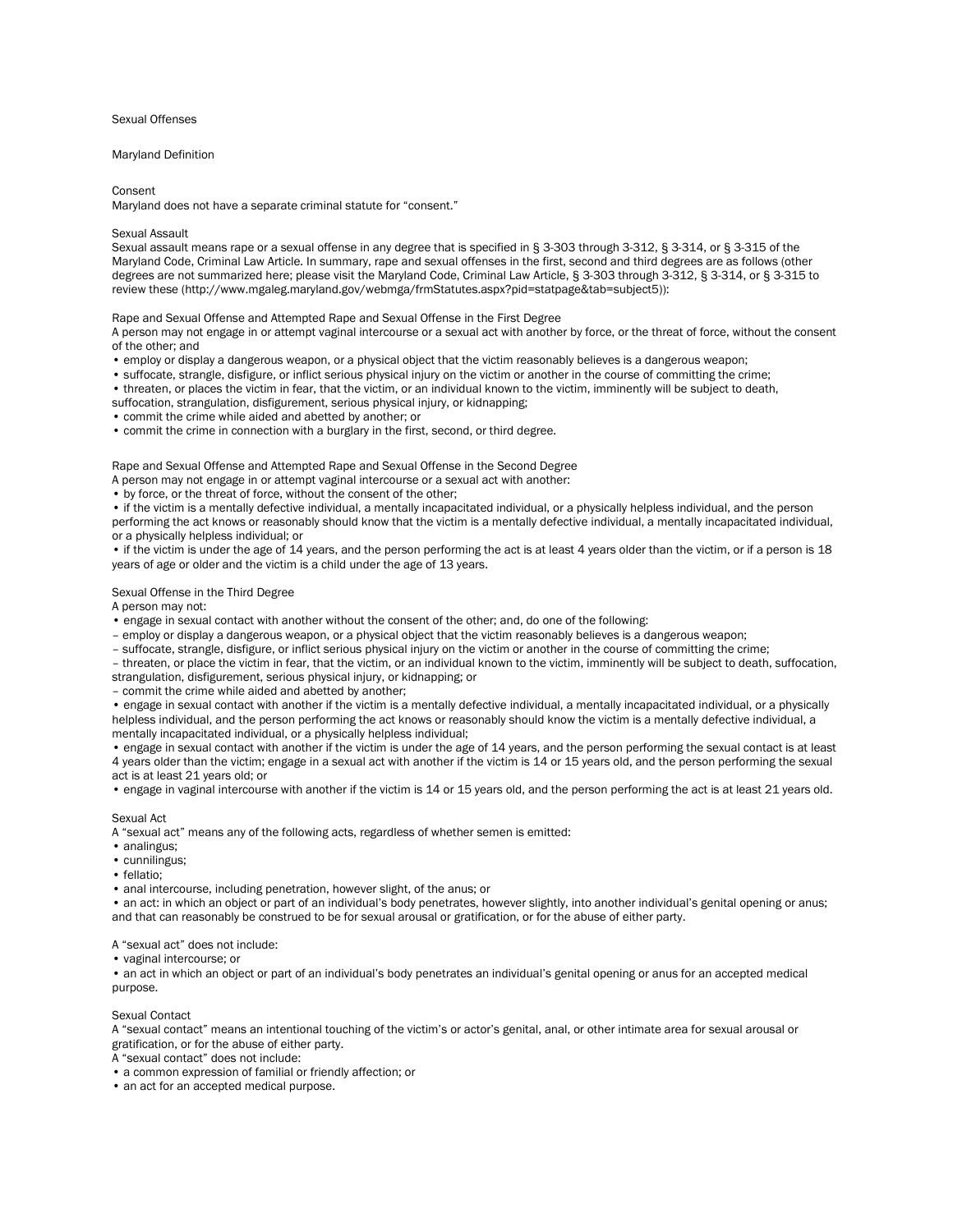Risk Reduction

Recognizing that abusers are responsible for their abusive behaviors and victims are never at fault for another's abusive actions, the following are some strategies taken from the Rape, Abuse, & Incest National Network, www.rainn.org, to reduce one's risk of sexual assault or harassment:

1. Be aware of your surroundings. Knowing where you are and who is around you may help you to find a way to get out of a bad situation.

2. Try to avoid isolated areas. It is more difficult to get help if no one is around.

3. Walk with purpose. Even if you don't know where you are going, act like you do.

4. Trust your instincts. If a situation or location feels unsafe or uncomfortable, it probably isn't the best place to be.

5. Try not to load yourself down with packages or bags as this can make you appear more vulnerable.

6. Make sure your cell phone is with you and charged and that you have cab money.

7. Don't allow yourself to be isolated with someone you don't trust or someone you don't know.

8. Avoid putting music headphones in both ears so that you can be more aware of your surroundings, especially if you are walking alone. 9. When you go to a social gathering, go with a group of friends. Arrive together, check in with each other throughout the evening, and leave together.

10. Trust your instincts. If you feel unsafe in any situation, go with your gut. If you see something suspicious, contact law enforcement immediately (local authorities can be reached by calling 911 in most areas of the U.S.).

11. Don't leave your drink unattended while talking, dancing, using the restroom, or making a phone call. If you've left your drink alone, just get a new one.

12. Don't accept drinks from people you don't know or trust. If you choose to accept a drink, go with the person to the bar to order it, watch it being poured, and carry it yourself. At parties, don't drink from the punch bowls or other large, common open containers.

13. Watch out for your friends, and vice versa. If a friend seems out of it, is way too intoxicated for the amount of alcohol they've had, or is acting out of character, get him or her to a safe place immediately.

14. If you suspect you or a friend have been drugged, contact law enforcement immediately (local authorities can be reached by calling 911 in most areas of the U.S.). Be explicit with doctors so they can give you the correct tests (you will need a urine test and possibly others).

15. If you need to get out of an uncomfortable or scary situation here are some things that you can try:

• Remember that being in this situation is not your fault. You did not do anything wrong. It is the person who is making you uncomfortable that is to blame.

• Be true to yourself. Don't feel obligated to do anything you don't want to do. "I don't want to" is always a good enough reason. Do what feels right to you and what you are comfortable with.

• Have a code word with your friends or family so that if you don't feel comfortable you can call them and communicate your discomfort without the person you are with knowing. Your friends or family can then come to get you or make up an excuse for you to leave.

• Lie. If you don't want to hurt the person's feelings it is better to lie and make up a reason to leave

rather than to stay and be uncomfortable, scared, or worse. Some excuses you could use are: needing to take care of a friend or family member, not feeling well, having somewhere else that you need to be, etc.

16. Try to think of an escape route. How would you try to get out of the room? Where are the doors? Windows? Are there people around who might be able to help you? Is there an emergency phone nearby?

17. If you and/or the other person have been drinking, you can say that you would rather wait until you both have your full judgment before doing anything you may regret later.

#### How to Be an Active Bystander

Bystanders play a critical role in the prevention of sexual and relationship violence. They are "individuals who observe violence or witness the conditions that perpetuate violence. They are not directly involved but have the choice to intervene, speak up, or do something about it." We want to promote a culture of community accountability where bystanders are actively engaged in the prevention of violence without causing further harm. We may not always know what to do even if we want to help. Below is a list of some ways to be an active bystander. If you or someone else is in immediate danger, dial 911. This could be when a person is yelling at or being physically abusive towards another and it is not safe for you to interrupt.

1. Watch out for your friends and fellow students/employees. If you see someone who looks like they could be in trouble or need help, ask if they are ok.

2. Confront people who seclude, hit on, try to make out with, or have sex with people who are incapacitated.

3. Speak up when someone discusses plans to take sexual advantage of another person.

4. Believe someone who discloses sexual assault, abusive behavior, or experience with stalking.

5. Refer people to on or off campus resources listed in this document for support in health, counseling, or with legal assistance.

#### Response to Dating Violence, Domestic Violence, Sexual Assault and Stalking

Reporting Concerns or Violations

If you witness or are a victim of behavior inconsistent with the community standards or have concerns related to treatment you have received you are encouraged to report the behavior in order to preserve the values of our community. The university will accept reports from a victim, complainant, a witness, bystander, or other third party. Behaviors inconsistent with community standards should be reported to the vice president of student engagement, the director of student life and residential services or the assistant director of residential services, a security officer, your immediate supervisor, an academic dean or academic department chair. Matters that are urgent including any form of violence, assault or sexual assault should be reported by calling Security (301) 938-2928 or the Residence Life Staff (301) 655-2115. Victims may choose to contact local law enforcement directly by dialing 911. If the victim chooses to contact local law enforcement university staff will assist if assistance is requested. The victim may choose to receive assistance from university staff and not to notify local law enforcement.

#### Victim\Survivor Amnesty Policy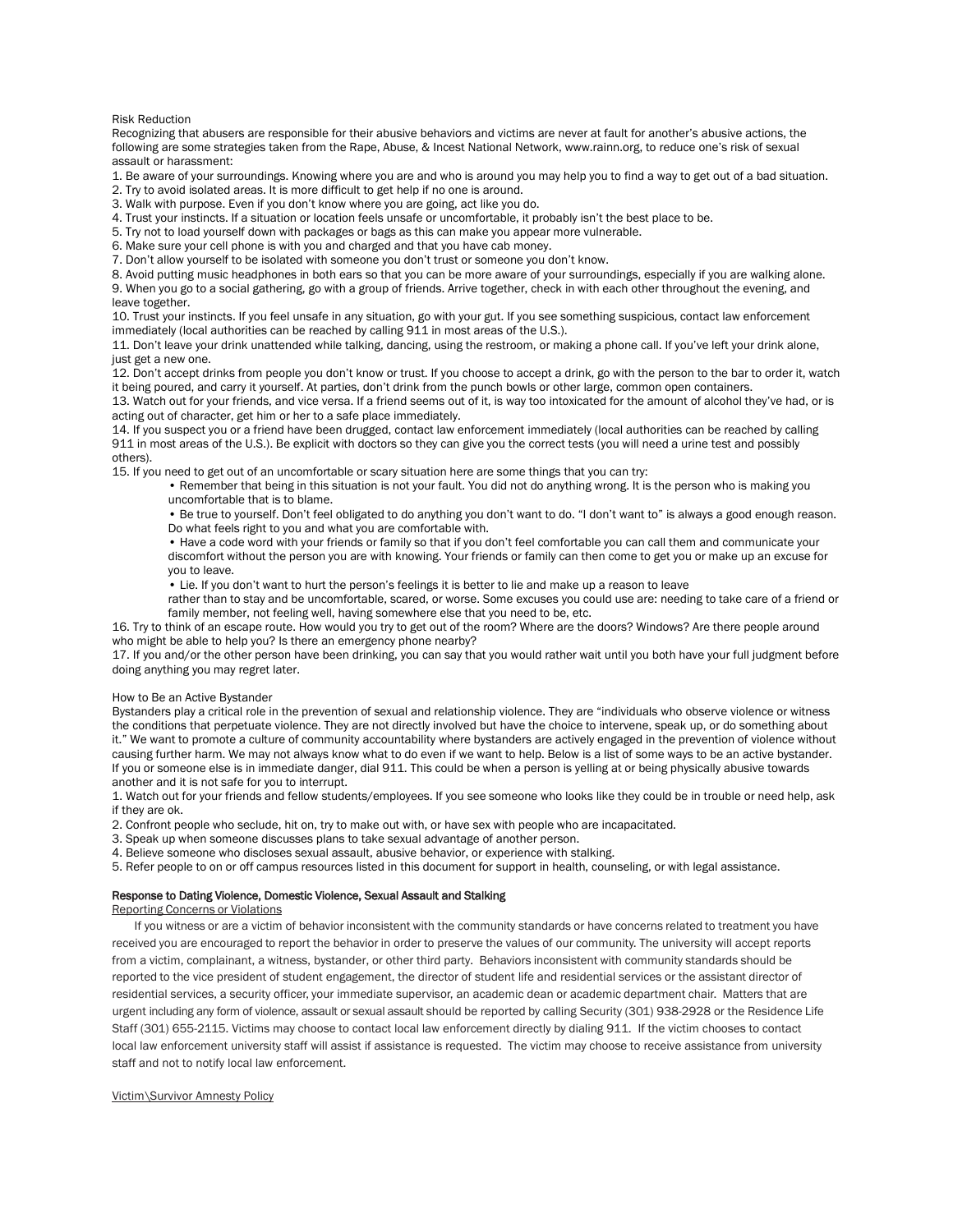Victim\Survivors of assault, violence, domestic or dating violence, or sexual assault will not be charged with violations of the universities alcohol or drug policies related to possible violations which coincided with the assault, violence, domestic or dating violence or sexual assault.

### Care of Reported Victim

The primary goal of the university response is to secure care for the alleged victim. Any staff member who receives a report of domestic violence, dating violence, sexual assault or stalking should immediately contact the professional student life staff member on call to initiate the university response team. The victim should be encouraged to meet with a victim advocate prior to taking any action which may limit the ability to collect evidence.

If the victim is considering legal action, he or she should be encouraged to seek medical assistance prior to showering or changing clothes in order to preserve evidence.

If immediate medical assistance is deemed necessary, the victim should be assisted with transportation to the Prince George's County Sexual Assault Center in Cheverly, if acknowledging a sexual assault. If not acknowledging a sexual assault, then Laurel Regional Hospital, the Laurel Lakes or Medcare (Greenbelt) immediate care centers or a family doctor (if feasible) can be used. Prince George's County Sexual Assault Center is equipped to perform a Sexual Assault Forensic Evidence or SAFE exam.

The primary counseling for sexual assault, domestic violence, or dating violence should be done by the P.G. County Sexual Assault Center, if the victim agrees. Victims of other forms of violence will be referred to their health care provider or local resources for counseling. All victims of violence will receive written notification of available campus and community resources.

The vice president for student engagement or Title IX Coordinator will provide any follow-up assistance deemed necessary and appropriate to remediate a hostile environment created by sexual assault. Such action may include; transfer of housing for the victim\survivor or respondent, transfer of courses for the victim\survivor or respondent, assistance with academic or financial aid accommodations.

Special care will be taken to protect the privacy of the victim\survivor. Documents will be secured in the vice president of student engagement's office, required reporting will be in aggregate and any characteristics which would reasonably lead to identifying the victim\survivor will be redacted. Any accommodations provided or protective measures taken will be done in such a manner as to keep the reason for the accommodation confidential.

#### Rights of Victim

• Student and Employee victims will be provided a written explanation of the rights and options outlined here.

• The university will provide to students and employees written information about existing counseling, health, mental health, victim advocacy, legal assistance, visa and immigration assistance, student financial aid, and other services available for victims within the university and surrounding community.

• The victim will be informed in writing of his or her right to request alternative classes, working situations, housing or transportation (or office location in the case of a nonstudent employee) if reasonable available.

• The victim will be informed in writing of his or her right to file a report with the PG County police or other appropriate law enforcement agency; to receive assistance from the university in filing a report with law enforcement; or to decline law enforcement notification. The university counselor or other appropriate official should assist with law enforcement contact, if desired and helpful.

- Such university officials should take care to protect the victim's identity from the university community and public at large.
- Victims have the right to contact the vice president responsible for security should they feel their case is not being handled appropriately.

#### Conduct Review Process for Matters including Victimization

All cases of domestic violence, dating violence, sexual assault or stalking will be classified as a Community Standards Matter including Victimization the conduct review process will be used as outlined. The conduct facilitator or Title IX coordinator will initiate the formal review by the conduct review panel or hearing officer.

Both complainant and respondent have the right to be treated with dignity, respect, and sensitivity by university officials at all times. Both complainant and respondent have the right to a fair and impartial investigation. Both complainant and respondent have the right to a prompt and equitable conduct review process and resolution which provides the opportunity for the both the complainant and the respondent to be heard.

A conduct facilitator or the Title IX Coordinator will make a written request to meet separately with both the complainant and respondent. The written request will include information about the right to have one advocate and one personal supporter present at any and all meetings and/or interviews.

An advocate can be another Capitol student, a friend, a Capitol faculty/staff/administrator, a family member, or legal counsel. Legal counsel can be one of the following: licensed attorney, an advocate supervised by an attorney, or trained legal advocate. Regarding matters of Title IX/Sexual Assault legal counsel may be paid by the Maryland Higher Education Commission. For a list of attorneys available to serve as advocates to student complainants or respondents and to review eligibility for legal fees please go to the Maryland Higher Education Commission website www.mhec.maryland.gov. Generally, an advocate is present to provide support. The advocate may consult with individual they are advocating for and interact privately with the individual they are advocating for during conduct proceedings, and may assist the complainant or respondent with exercising their rights in the process. The advocate is not permitted, however, to represent the complainant or respondent.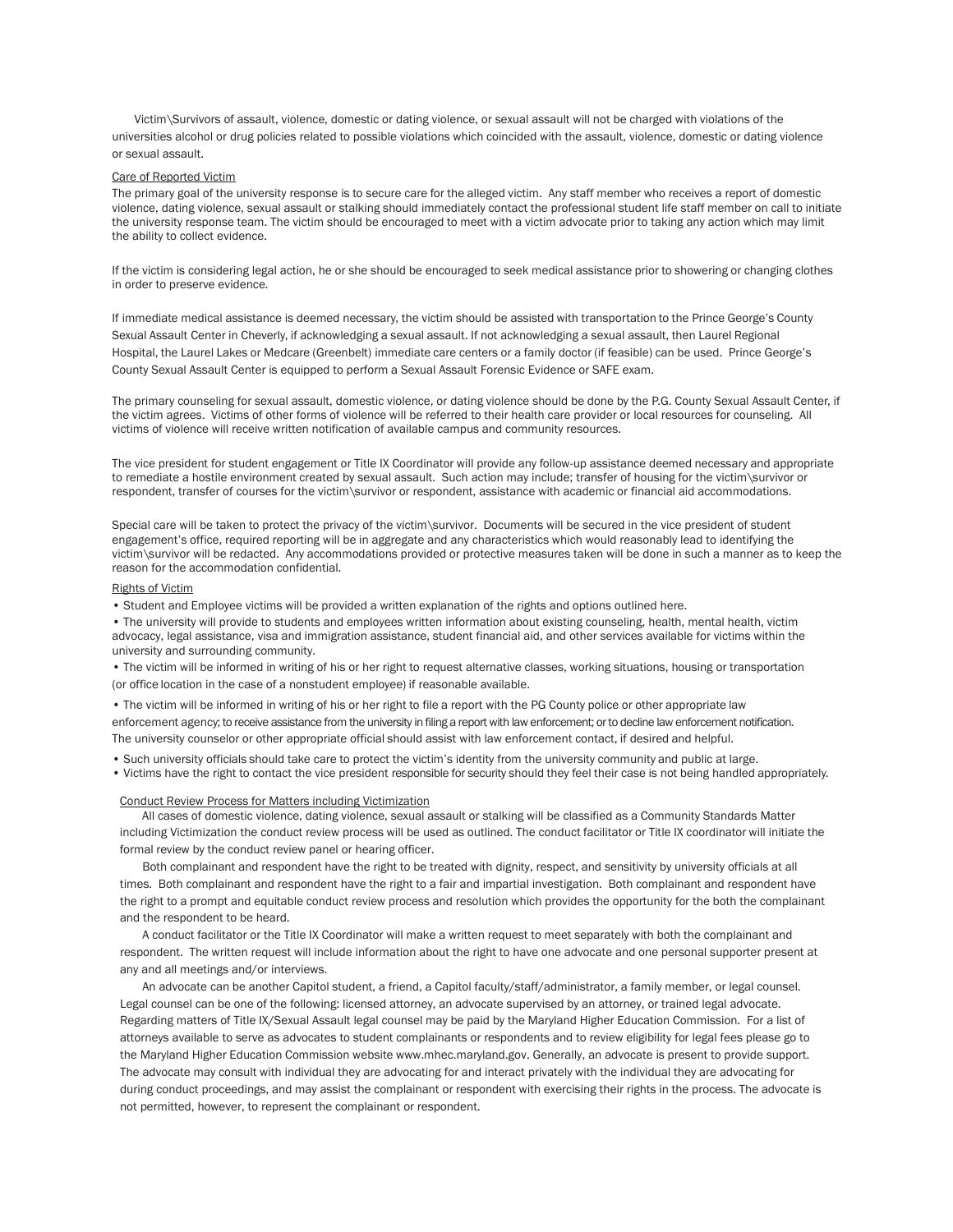A personal supporter is an individual of the complainant or respondents choosing. The personal supporter is present to assist the complainant or respondent with emotional support. The personal supporter is not to serve as an advocate.

A single individual may serve as both advocate and personal supporter. However, no more than two individuals serving in either role may attend any meeting or interview.

The conduct facilitator or Title IX Coordinator will meet with the complainant and the respondent separately. During that meeting the conduct facilitator will review the incident and alleged violations. The first goal is to ensure the investigation notes clearly and accurately describe the incident; the second goal is to describe the complainant and the respondent rights in the conduct review process.

Depending on the nature and severity of the alleged incident or in order to address confidentiality, a hearing officer or a review panel of three to five members of the conduct review board may be assigned to review the alleged violation(s). An established pool of neutral faculty, staff and/or students trained to review potential policy violations is used to select a hearing officer or compose a conduct review pay.

The conduct facilitator or Title IX coordinator will establish a time for the review panel or hearing officer to meet. The complainant and the respondent will be notified in writing at least 5 business days in advance of the meeting of; the portions of the Code of Community Standards alleged to have been violated and the time, date and location of the review panel or hearing officer meeting; the date, time, and location of the alleged violations; the potential sanctions associated with the alleged violation; rights and responsibilities related to the sexual assault policy; information regarding civil and criminal options; the right to the assistance of an attorney and legal services organizations and referral services available to the complainant or respondent. In addition, the conduct facilitator will notify the review panel or hearing officer and any other members of the community believed to have information pertinent to the incident of the time, date and location of the review panel's or hearing officer's meeting.

Both complainant and respondent should prepare for the meeting. Both complainant and respondent may review the file that will be presented to the review panel or hearing officer prior to the meeting. Both complainant and respondent may ask additional eyewitnesses to attend the meeting. Witnesses must provide only eyewitness accounts and must be approved by the conduct facilitator 24 hours in advance of the meeting. Both complainant and respondent may submit suggested questions to be asked of the other. If either the complainant or respondent do not appear before the review panel or hearing officer and do not provide notice that he or she will be unable to attend, the incident will be reviewed and a decision made in his or her absence. Both complainant and respondent may review recordings of testimony of the other and all witnesses.

The review panel or hearing officer will be prohibited from considering either the complainant or the respondents sexual history except to prove the source of injury, prove prior sexual misconduct, support a claim that the complainant or respondent has an ulterior motive, or impeach the complainant or respondents credibility if an individual has put his or her own prior sexual conduct at issue. The review panel or hearing officer will be prohibited from considering the complainant or respondents history of mental health counseling, treatment or diagnosis without that individual's consent.

The conduct facilitator will be available throughout the meeting to act as a resource for the review panel or hearing officer and both complainant and respondent, but the conduct facilitator will not participate in the decision-making process. For Community Standards Matters including Victimization, a statement describing the process will be read three times; once to the respondent, once to the complainant, and once to all other witnesses. This statement includes introductions of all involved and the fact that all witness statements are recorded. After the introductory statement is made, respondent or complainant will remain with the review panel or hearing officer and make a brief statement in response to the alleged violations. The review panel or hearing officer will then have the respondent or complainant step out and speak to each available witness in turn. After speaking to all witnesses, the panel or hearing officer will have the opportunity to speak to the respondent or the complainant again to clarify any questions.

After all statements are heard, the panel will discuss the case or the hearing officer will consider the matter. All conduct proceedings use the same standard for determining responsibility. The panel or hearing office will determine if the respondent "more likely" did or did not violate the Code of Community Standards. This discussion will not be recorded; the panel chair will summarize this discussion or the hearing officer will summarize his or her considerations in a written report. Once the determination is made, the panel or hearing officer will notify the conduct facilitator or Title IX Coordinator. If the respondent is found not responsible for violating the Code of Community Standards, both the respondent and the complainant will receive written notification from the conduct facilitator and the letter will be placed in the respondents discipline file. If the respondent is found responsible for violating the Code of Community Standards, the respondents entire discipline file will be provided to the conduct review panel or hearing officer by the conduct facilitator or Title IX Coordinator for review. The panel will determine sanctions and may consider the information the panel reviewed via statements and written reports, the respondents conduct file, minimum sanction guidelines, the conduct facilitator's recommendations, and other information, as the conduct review panel or hear officer deems appropriate. The panel chair or hearing officer will notify the conduct facilitator or Title IX Coordinator in writing of the findings as to the incident, sanctions and summary of panel's discussion. The conduct facilitator or Title IX Coordinator will notify both the respondent and complainant in writing of the panel's decision (final determination) and the sanctions, if appropriate; this letter will be kept in the respondents conduct file.

Either the complainant or the respondent may appeal the decision to the vice president for student engagement, if the vice president for student engagement played a direct role in the investigation or adjudication the president will appoint another vice president to review the appeal. The appeal must be based on the university's failure to follow the outlined procedures. Or clear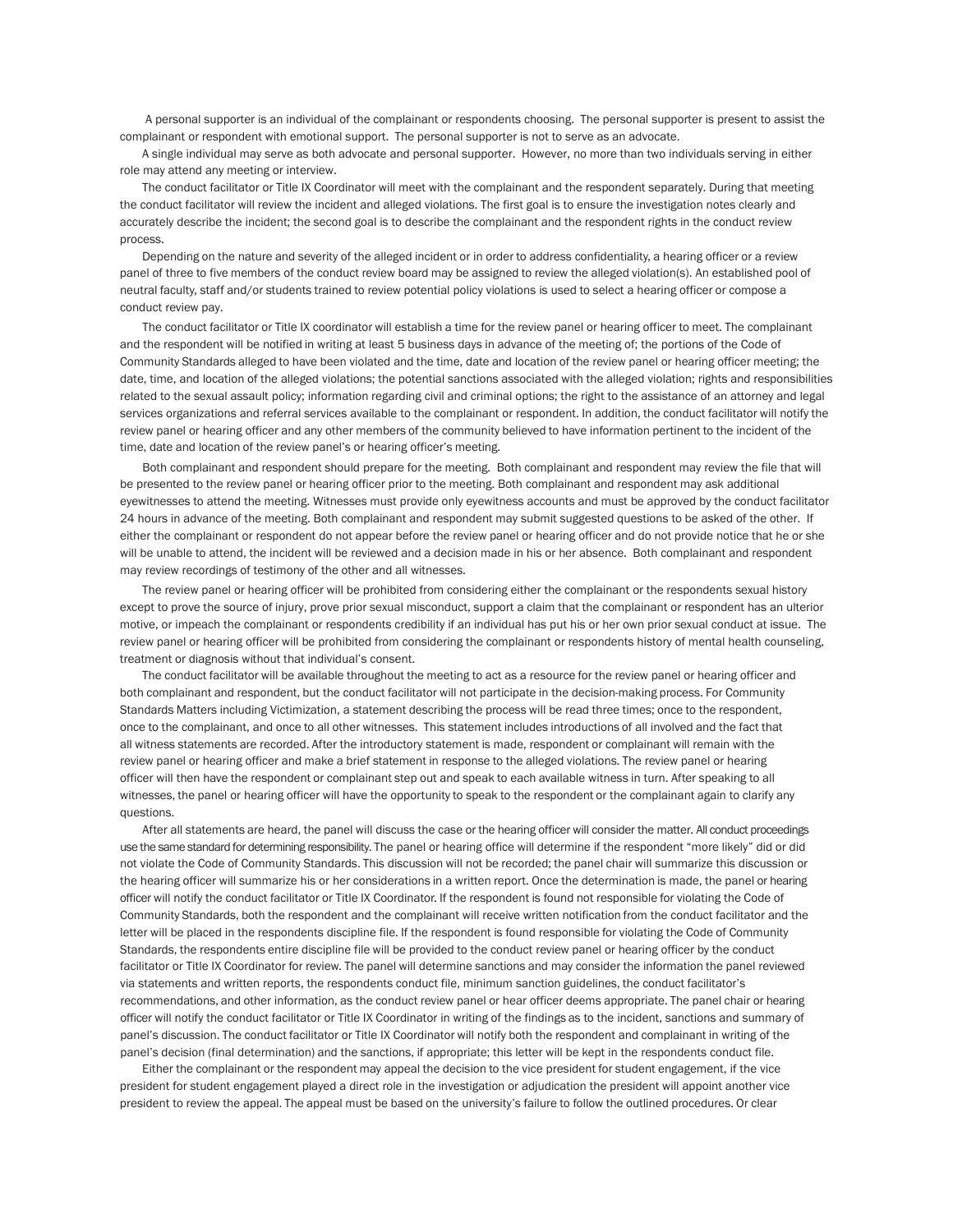demonstration that there was not a fair opportunity to have the incident reviewed by an unbiased board, or new information that was not available at the first meeting of the review panel or hearing officer must be provided. If the vice president approves the appeal, members of the Capitol community will be appointed to a committee. Additional information about the appeal process can be obtained from the vice president for student engagement.

Conduct may result in university action, legal action or both for behavior in violation of laws or community standards. University action in these incidents will proceed and will likely be prior to the completion of legal proceedings. University actions will not be subject to challenge based on the outcome of legal proceedings.

#### Disciplinary Actions

• A perpetrator found responsible in a campus conduct proceeding would face at a minimum sanction of suspension of a specific length with probable additional sanctions or expulsion.

• If the responsible perpetrator is a university employee (non-student), an administrative decision, based on the administrative and/or civil judicial proceedings, will likely result in termination of employment or other such appropriate disciplinary action.

• The alleged perpetrator and the alleged victim will be made aware of the outcomes of any institutional conduct proceeding. This notice will include a final determination with respect to the alleged sex offense and the sanctions imposed where the alleged perpetrator is found in violation of the sexual-assault policy.

• Action by the university will not be delayed due to civil or criminal proceedings.

Title IX Coordinator and Deputy

Melinda Bunnell-Rhyne Assistant Vice President for Student Engagement and University Development Title IX Coordinator 11301 Springfield Rd. Laurel, MD 20708 deanofstudents@CapTechU.edu

Description of Range of Protective Measured available to victims of dating violence, domestic violence, sexual assault, or stalking To obtain protective measures contact the Title IX coordinator or deputy. Protective measures may be implemented on an interim basis pending conduct action. Possible protective measures include: security escorts on campus, issuing no contact orders banning contact between two parties, issuing stay away orders banning an individual's presence on campus or a subpart of campus, modifications to class schedules such as switching sections or providing access to the course from a distance, modifications to housing assignments.

Conduct actions will be taken within a reasonable amount of time and are designed to conclude within three months of the report. Conduct actions will follow the outlined procedures in manner that is prompt, fair, and impartial. Adjudicators who participate in the conduct process will not have a conflict of interest or bias toward or against the complainant or respondent. Adjudicator will have had training on issues related to domestic violence, dating violence, sexual assault, and stalking and on steps to take to protect the victim and promote accountability.

# 13. A statement advising the campus community where law enforcement agency information provided by a state under section 121 of the Adam Walsh Child Protection and Safety Act of 2006 concerning registered sex offenders may be obtained,

The state of Maryland maintains a Sex Offender Registry which can be searched at this URL http://www.dpscs.state.md.us/sorSearch/.

## 14. A statement of policy regarding missing student notification procedures

The Guide to Residence Life encourages residents to report when they have not seen their roommate or apartment mate for an extended period of time. Residents report their concern about a potentially missing student to the Residence Life Staff. When the Residence Life Staff receives this types of report they will begin a process of trying to confirm the student is whereabouts and/or safety. The Residence Life Staff will work to confirm with friend of the resident to determine their location, will use social media and electronic communications to connect with the resident, will attempt to reach the student by phone or ideally make face to face contact. If Residence Life Staff is unable to confirm the resident's whereabouts and/or safety in 6 hours or exhausted options for finding the resident in fewer than 6 hours they will contact the on call professional staff member. The professional on call will contact either the Missing Person Contact for resident students or an emergency contact for non-resident students or law enforcement. If the missing person contact or emergency contact is unable to verify the students whereabouts law enforcement will be contacted to file a missing persons report.

### 15. A description of on-campus housing fire safety systems

Capitol's campus residence hall has 51 apartments, housed in a four story residential building. Each floor has fire pull stations positioned throughout the hallways, which residents are encouraged to use in the event of a fire. Each floor is equipped with 4 fire extinguishers, 16